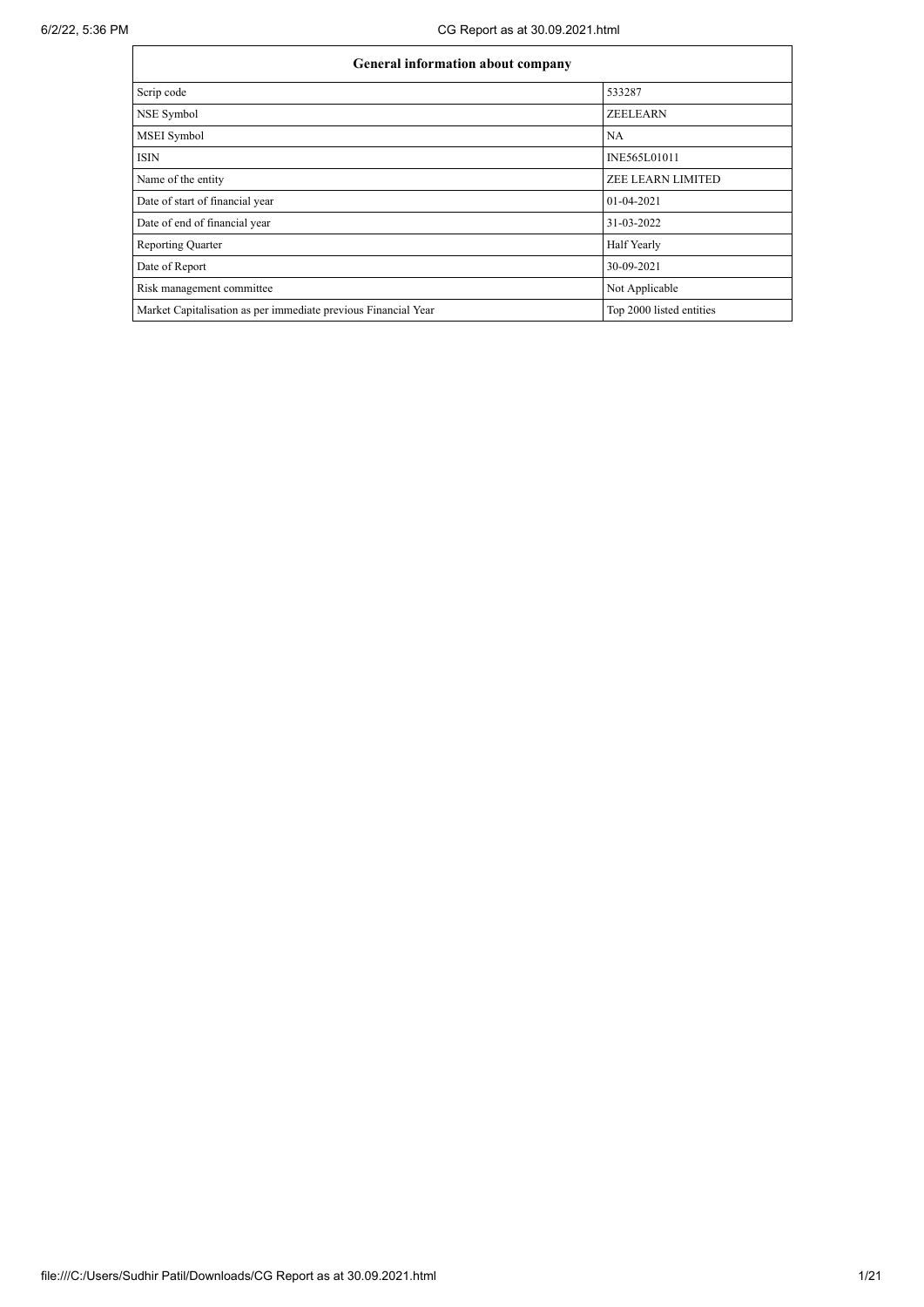## **Annexure I**

## **Annexure I to be submitted by listed entity on quarterly basis**

## **I. Composition of Board of Directors**

| Disclosure of notes on composition of board of directors explanatory Textual Information(1) |  |
|---------------------------------------------------------------------------------------------|--|
|                                                                                             |  |

|              | Whether the listed entity has a Regular Chairperson No |            |                                                       |                            |                               |                          |                                                                                                      |                                             |                                                |                            |                      |                                            |                                                                                                                                                |                                                                                                                                                                   |                                                                                                                                                                          |                                                                                                                                                                                                         |
|--------------|--------------------------------------------------------|------------|-------------------------------------------------------|----------------------------|-------------------------------|--------------------------|------------------------------------------------------------------------------------------------------|---------------------------------------------|------------------------------------------------|----------------------------|----------------------|--------------------------------------------|------------------------------------------------------------------------------------------------------------------------------------------------|-------------------------------------------------------------------------------------------------------------------------------------------------------------------|--------------------------------------------------------------------------------------------------------------------------------------------------------------------------|---------------------------------------------------------------------------------------------------------------------------------------------------------------------------------------------------------|
|              |                                                        |            |                                                       |                            |                               |                          |                                                                                                      |                                             | Whether Chairperson is related to MD or CEO No |                            |                      |                                            |                                                                                                                                                |                                                                                                                                                                   |                                                                                                                                                                          |                                                                                                                                                                                                         |
| he           | PAN                                                    | <b>DIN</b> | Category 1<br>of directors                            | Category 2<br>of directors | Category<br>3 of<br>directors | Date<br>of<br>Birth      | Whether<br>special<br>resolution<br>passed?<br>[Refer Reg.<br>$17(1A)$ of<br>Listing<br>Regulations] | Date of<br>passing<br>special<br>resolution | <b>Initial Date</b><br>of<br>appointment       | Date of Re-<br>appointment | Date of<br>cessation | Tenure<br>of<br>director<br>(in<br>months) | No of<br>Directorship<br>in listed<br>entities<br>including<br>this listed<br>entity (Refer<br>Regulation<br>17A of<br>Listing<br>Regulations) | No of<br>Independent<br>Directorship<br>in listed<br>entities<br>including<br>this listed<br>entity (Refer<br>Regulation<br>$17A(1)$ of<br>Listing<br>Regulations | Number of<br>memberships<br>in Audit/<br>Stakeholder<br>Committee(s)<br>including this<br>listed entity<br>(Refer<br>Regulation<br>$26(1)$ of<br>Listing<br>Regulations) | No of post of<br>Chairperson<br>in Audit/<br>Stakeholder<br>Committee<br>held in listed<br>entities<br>including<br>this listed<br>entity (Refer<br>Regulation<br>$26(1)$ of<br>Listing<br>Regulations) |
| sa           | AACPD9495N                                             | 05261531   | Non-<br>Executive -<br>Independent<br>Director        | Not<br>Applicable          |                               | $22 -$<br>$12 -$<br>1955 | NA                                                                                                   |                                             | 31-03-2020                                     | 31-03-2020                 |                      | 18                                         | 3                                                                                                                                              | $\mathbf{3}$                                                                                                                                                      | 5                                                                                                                                                                        | 3                                                                                                                                                                                                       |
| $\mathbf{d}$ | ADTPK7803M 01076066                                    |            | Non-<br>Executive -<br>Independent<br>Director        | Not<br>Applicable          |                               | $25 -$<br>$12 -$<br>1960 | NA                                                                                                   |                                             | 17-05-2019                                     | 17-05-2019                 |                      | 29                                         | $\overline{2}$                                                                                                                                 | $\overline{c}$                                                                                                                                                    | $\overline{4}$                                                                                                                                                           | $\overline{2}$                                                                                                                                                                                          |
| ra           | ABEPK3277E                                             | 00118037   | Non-<br>Executive -<br>Independent<br>Director        | Not<br>Applicable          |                               | $06 -$<br>$10-$<br>1953  | $_{\mathrm{NA}}$                                                                                     |                                             | 30-12-2019                                     | 30-12-2019                 |                      | 21                                         | $\overline{2}$                                                                                                                                 | $\overline{c}$                                                                                                                                                    | $\overline{4}$                                                                                                                                                           | $\bf{0}$                                                                                                                                                                                                |
|              | ALOPS5495E                                             | 08206770   | Non-<br>Executive -<br>Non<br>Independent<br>Director | Chairperson                |                               | $26 -$<br>$08 -$<br>1956 | NA                                                                                                   |                                             | 31-07-2020                                     |                            |                      |                                            | 3                                                                                                                                              | $\boldsymbol{0}$                                                                                                                                                  | 2                                                                                                                                                                        | $\bf{0}$                                                                                                                                                                                                |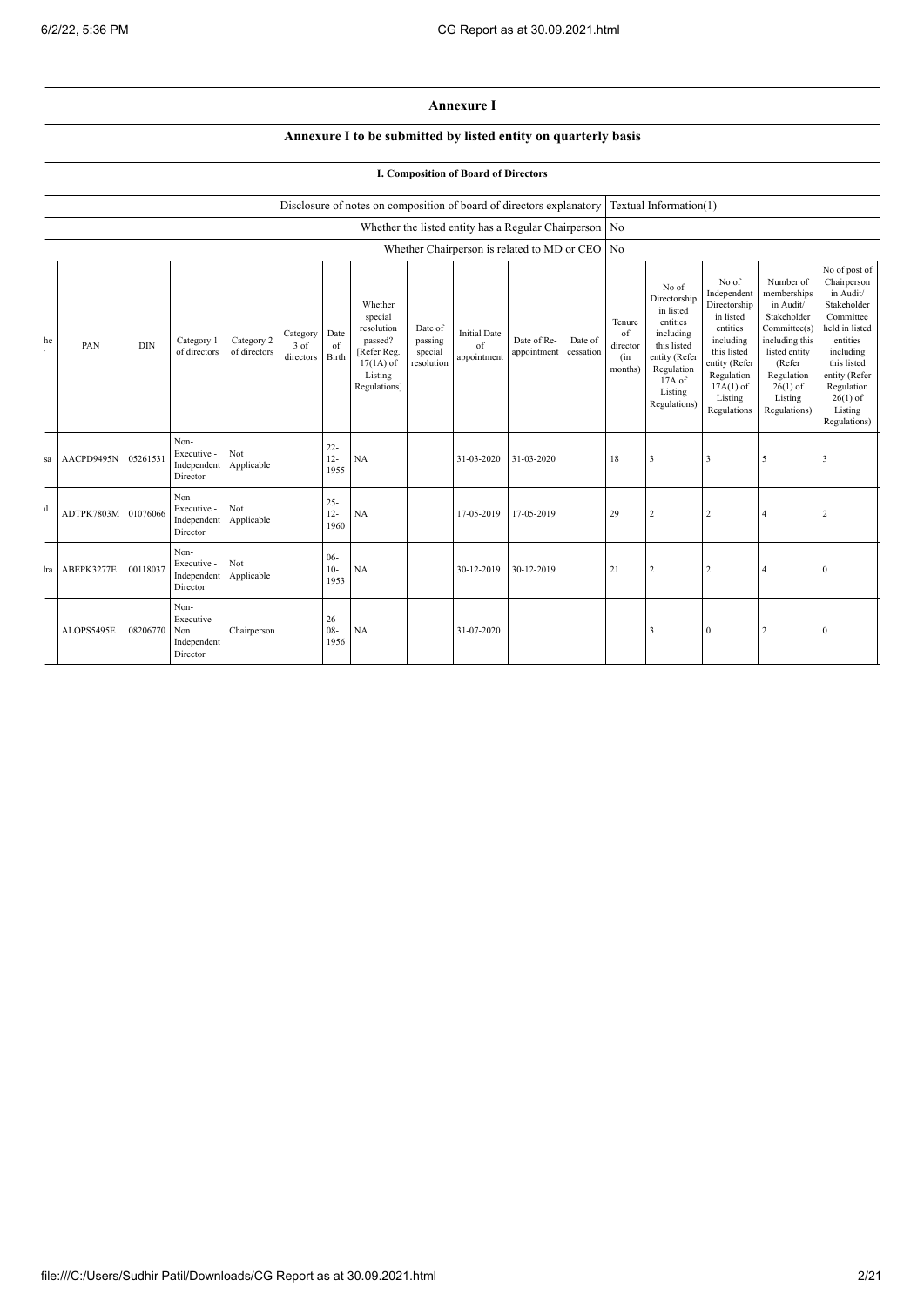|           |                      |                                                                      |            |            |                                                |                               |                                    |                          |                                                                                                      |                                             | <b>I. Composition of Board of Directors</b> |                            |                      |                                            |                                                                                                                                                |                                                                                                                                                                      |                                                                                                          |
|-----------|----------------------|----------------------------------------------------------------------|------------|------------|------------------------------------------------|-------------------------------|------------------------------------|--------------------------|------------------------------------------------------------------------------------------------------|---------------------------------------------|---------------------------------------------|----------------------------|----------------------|--------------------------------------------|------------------------------------------------------------------------------------------------------------------------------------------------|----------------------------------------------------------------------------------------------------------------------------------------------------------------------|----------------------------------------------------------------------------------------------------------|
|           |                      | Disclosure of notes on composition of board of directors explanatory |            |            |                                                |                               |                                    |                          |                                                                                                      |                                             |                                             |                            |                      |                                            |                                                                                                                                                |                                                                                                                                                                      |                                                                                                          |
|           |                      |                                                                      |            |            |                                                |                               |                                    |                          | Whether the listed entity has a Regular Chairperson                                                  |                                             |                                             |                            |                      |                                            |                                                                                                                                                |                                                                                                                                                                      |                                                                                                          |
| <b>Sr</b> | Title<br>(Mr)<br>Ms) | Name<br>of the<br>Director                                           | PAN        | <b>DIN</b> | Category 1<br>of directors                     | Category 2<br>of<br>directors | Category Date<br>3 of<br>directors | of<br>Birth              | Whether<br>special<br>resolution<br>passed?<br>[Refer Reg.<br>$17(1A)$ of<br>Listing<br>Regulations] | Date of<br>passing<br>special<br>resolution | <b>Initial Date</b><br>of<br>appointment    | Date of Re-<br>appointment | Date of<br>cessation | Tenure<br>of<br>director<br>(in<br>months) | No of<br>Directorship<br>in listed<br>entities<br>including<br>this listed<br>entity (Refer<br>Regulation<br>17A of<br>Listing<br>Regulations) | No of<br>Independent<br>Directorship<br>in listed<br>entities<br>including<br>this listed<br>entity<br>(Refer<br>Regulation<br>$17A(1)$ of<br>Listing<br>Regulations | Numb<br>membe<br>in A<br>Stakel<br>Commi<br>includi<br>listed<br>(Re<br>Regul<br>26(1)<br>List<br>Regula |
| .5        | Mr                   | Karunn<br>Kandoi                                                     | AFRPK5343L | 01344843   | Non-<br>Executive -<br>Independent<br>Director | Not<br>Applicable             |                                    | $22 -$<br>$01 -$<br>1978 | NA                                                                                                   |                                             | 03-03-2021                                  | 03-03-2021                 |                      |                                            |                                                                                                                                                |                                                                                                                                                                      |                                                                                                          |
| 6         | Mr                   | Ritesh<br>Handa                                                      | AATPH5506P | 02725365   | Executive<br>Director                          | Not<br>Applicable             |                                    | $17 -$<br>$09 -$<br>1975 | NA                                                                                                   |                                             | 07-08-2021                                  |                            |                      | 2                                          | $\Omega$                                                                                                                                       | $\Omega$                                                                                                                                                             |                                                                                                          |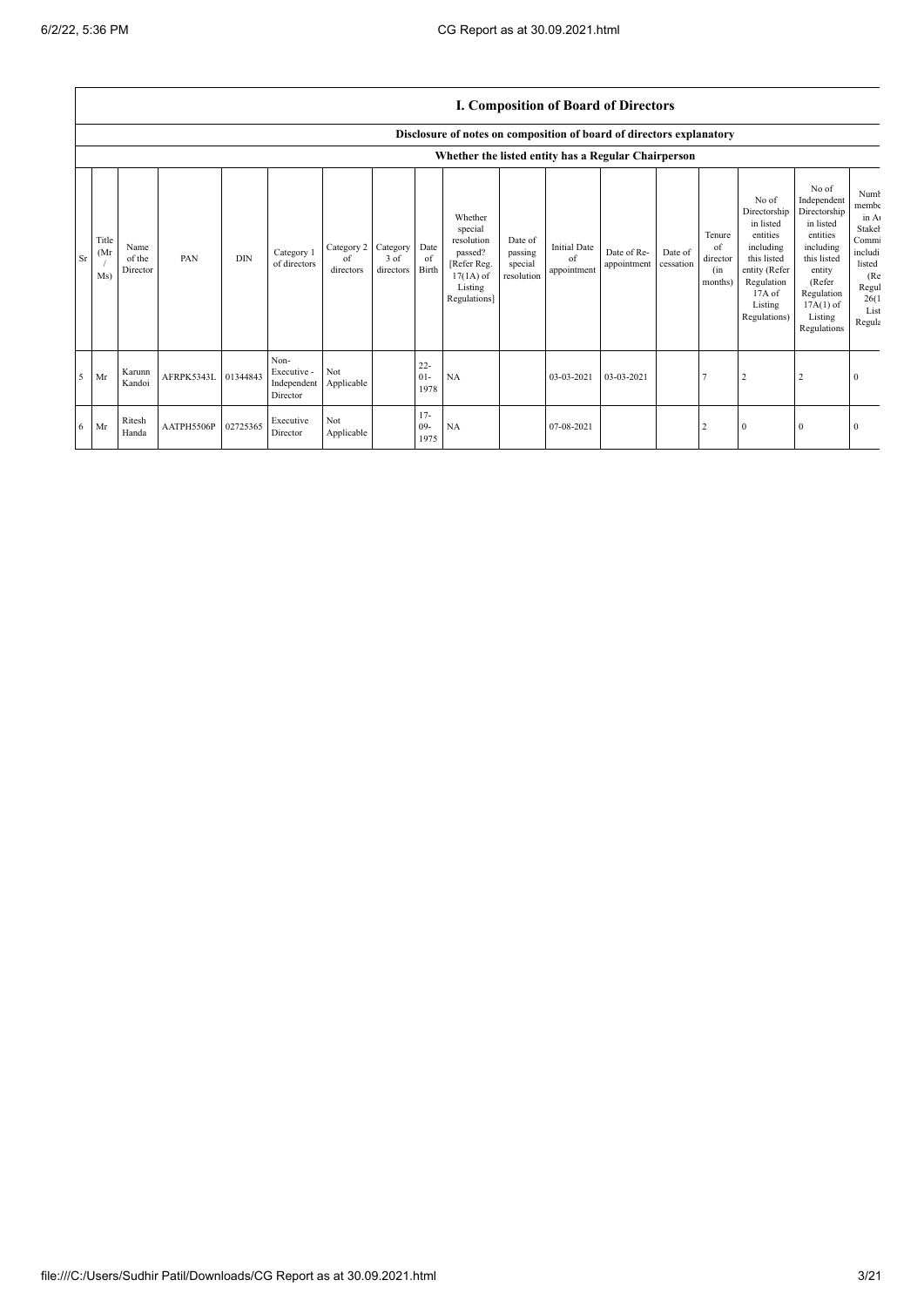|                        | <b>Text Block</b>                                                                                              |
|------------------------|----------------------------------------------------------------------------------------------------------------|
| Textual Information(1) | Mr. Ritesh was appointed on the Board of the Company in the category of Executive Director on August<br>7.2021 |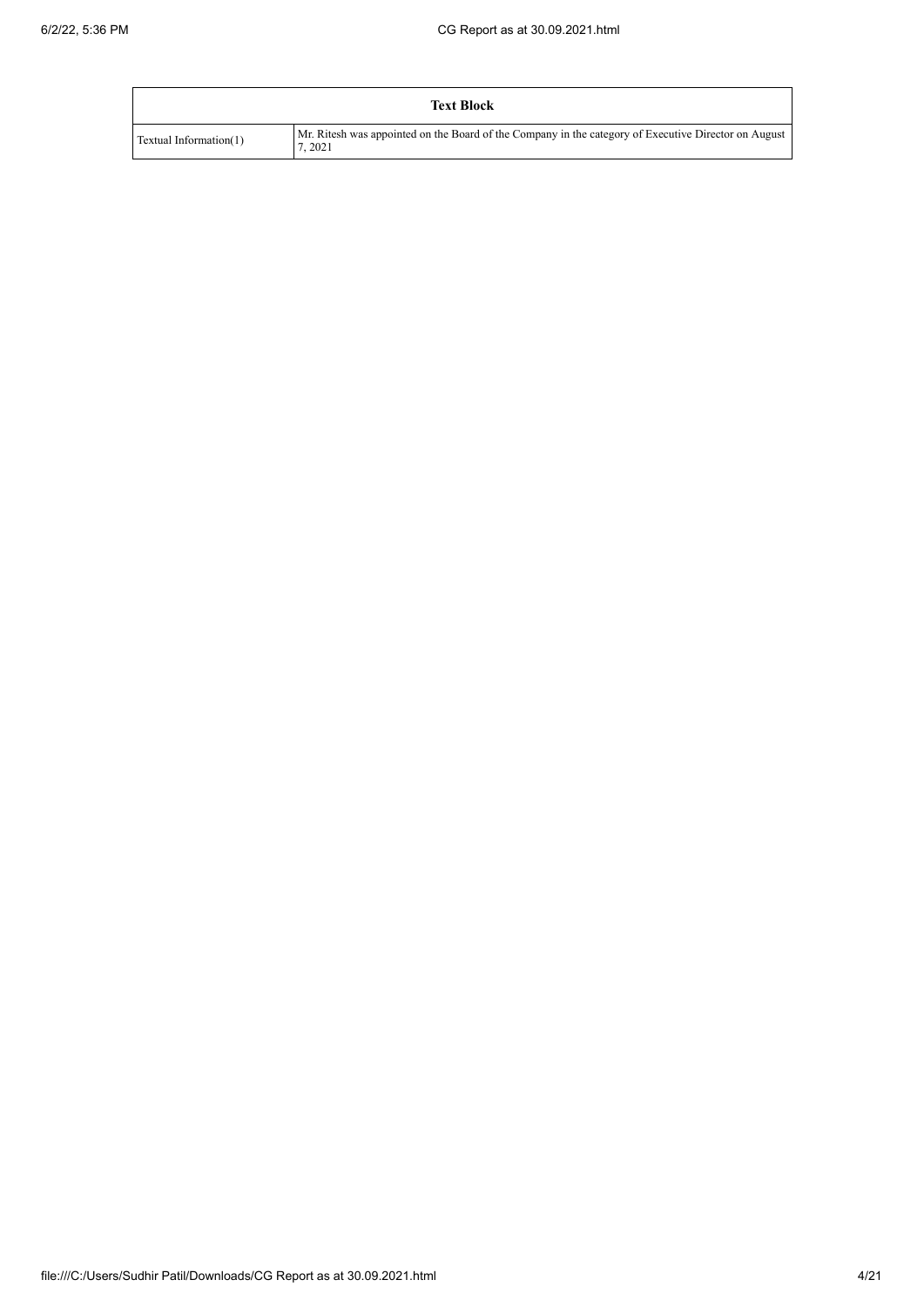|                | <b>Audit Committee Details</b>                                                                                                   |                                 |                                         |             |            |                      |         |  |  |  |  |
|----------------|----------------------------------------------------------------------------------------------------------------------------------|---------------------------------|-----------------------------------------|-------------|------------|----------------------|---------|--|--|--|--|
|                | Whether the Audit Committee has a Regular Chairperson<br>Yes                                                                     |                                 |                                         |             |            |                      |         |  |  |  |  |
| <b>Sr</b>      | DIN<br>Name of Committee<br>Category 2 of<br>Date of<br>Category 1 of directors<br>directors<br>Appointment<br>Number<br>members |                                 |                                         |             |            | Date of<br>Cessation | Remarks |  |  |  |  |
|                | 05261531                                                                                                                         | Nanette Dsa                     | Non-Executive - Independent<br>Director | Chairperson | 31-03-2020 |                      |         |  |  |  |  |
| $\overline{2}$ | 01076066                                                                                                                         | Roshan Lal Kamboj               | Non-Executive - Independent<br>Director | Member      | 03-10-2019 |                      |         |  |  |  |  |
| 3              | 00118037                                                                                                                         | Dattatraya Ramchandra<br>Kelkar | Non-Executive - Independent<br>Director | Member      | 28-01-2020 |                      |         |  |  |  |  |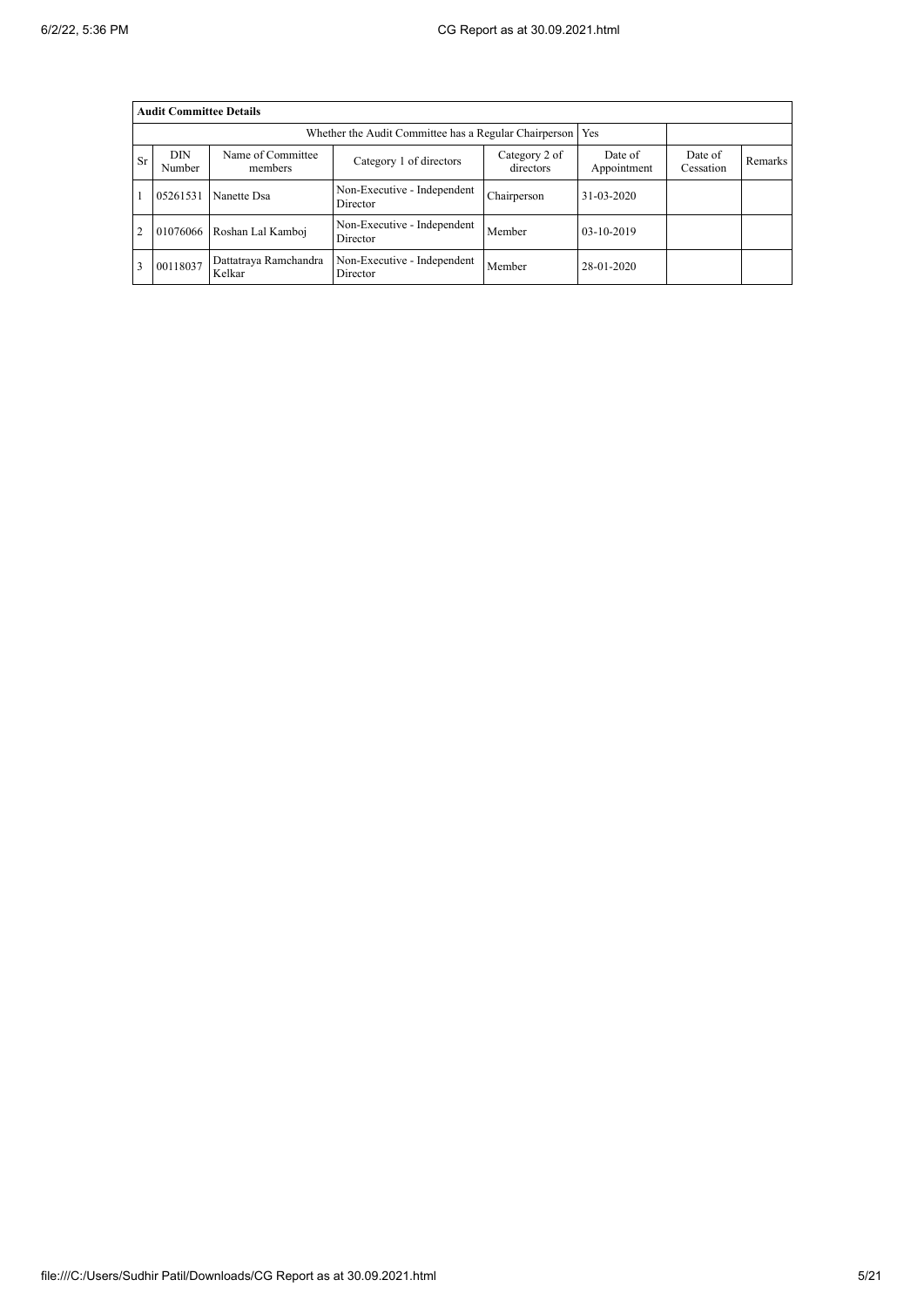|           | Nomination and remuneration committee                                            |                                 |                                         |                      |                  |  |  |  |  |  |  |
|-----------|----------------------------------------------------------------------------------|---------------------------------|-----------------------------------------|----------------------|------------------|--|--|--|--|--|--|
|           | Whether the Nomination and remuneration committee has a Regular Chairperson   No |                                 |                                         |                      |                  |  |  |  |  |  |  |
| <b>Sr</b> | DIN<br>Number                                                                    | Name of Committee<br>members    | Date of<br>Appointment                  | Date of<br>Cessation | Remarks          |  |  |  |  |  |  |
|           | 05261531                                                                         | Nanette Dsa                     | Non-Executive - Independent<br>Director | Chairperson          | $31 - 03 - 2020$ |  |  |  |  |  |  |
| 2         |                                                                                  | 01076066 Roshan Lal Kamboj      | Non-Executive - Independent<br>Director | Member               | 03-10-2019       |  |  |  |  |  |  |
| 3         | 00118037                                                                         | Dattatraya Ramchandra<br>Kelkar | Non-Executive - Independent<br>Director | Member               | 28-01-2020       |  |  |  |  |  |  |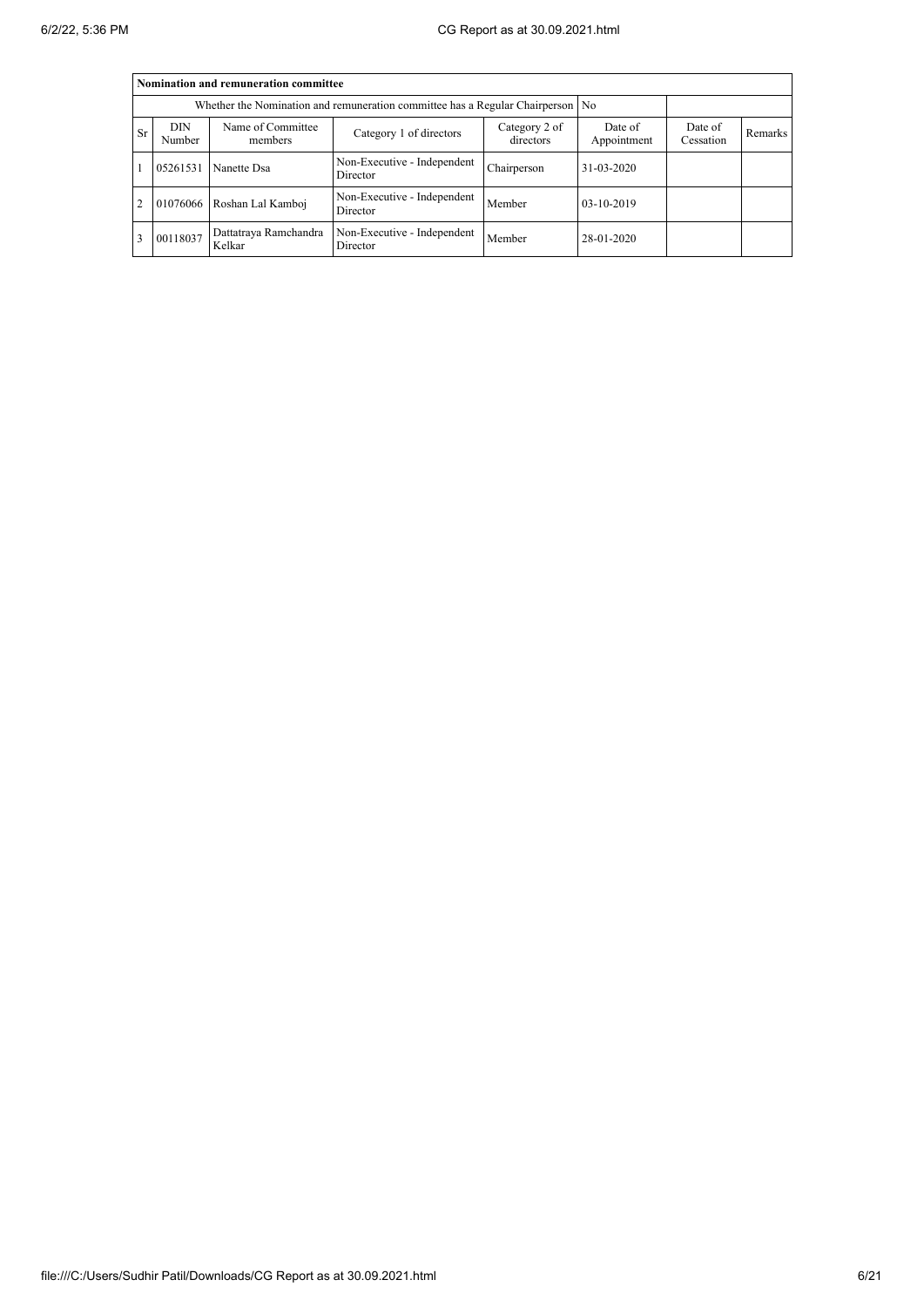|                | <b>Stakeholders Relationship Committee</b> |                                 |                                         |             |              |  |  |  |  |  |  |
|----------------|--------------------------------------------|---------------------------------|-----------------------------------------|-------------|--------------|--|--|--|--|--|--|
|                |                                            |                                 |                                         |             |              |  |  |  |  |  |  |
| <b>Sr</b>      | DIN<br>Number                              | Date of<br>Cessation            | Remarks                                 |             |              |  |  |  |  |  |  |
|                | 05261531                                   | Nanette Dsa                     | Non-Executive - Independent<br>Director | Chairperson | 31-03-2020   |  |  |  |  |  |  |
| $\overline{2}$ |                                            | 01076066 Roshan Lal Kamboj      | Non-Executive - Independent<br>Director | Member      | $03-10-2019$ |  |  |  |  |  |  |
| 3              | 00118037                                   | Dattatraya Ramchandra<br>Kelkar | Non-Executive - Independent<br>Director | Member      | 28-01-2020   |  |  |  |  |  |  |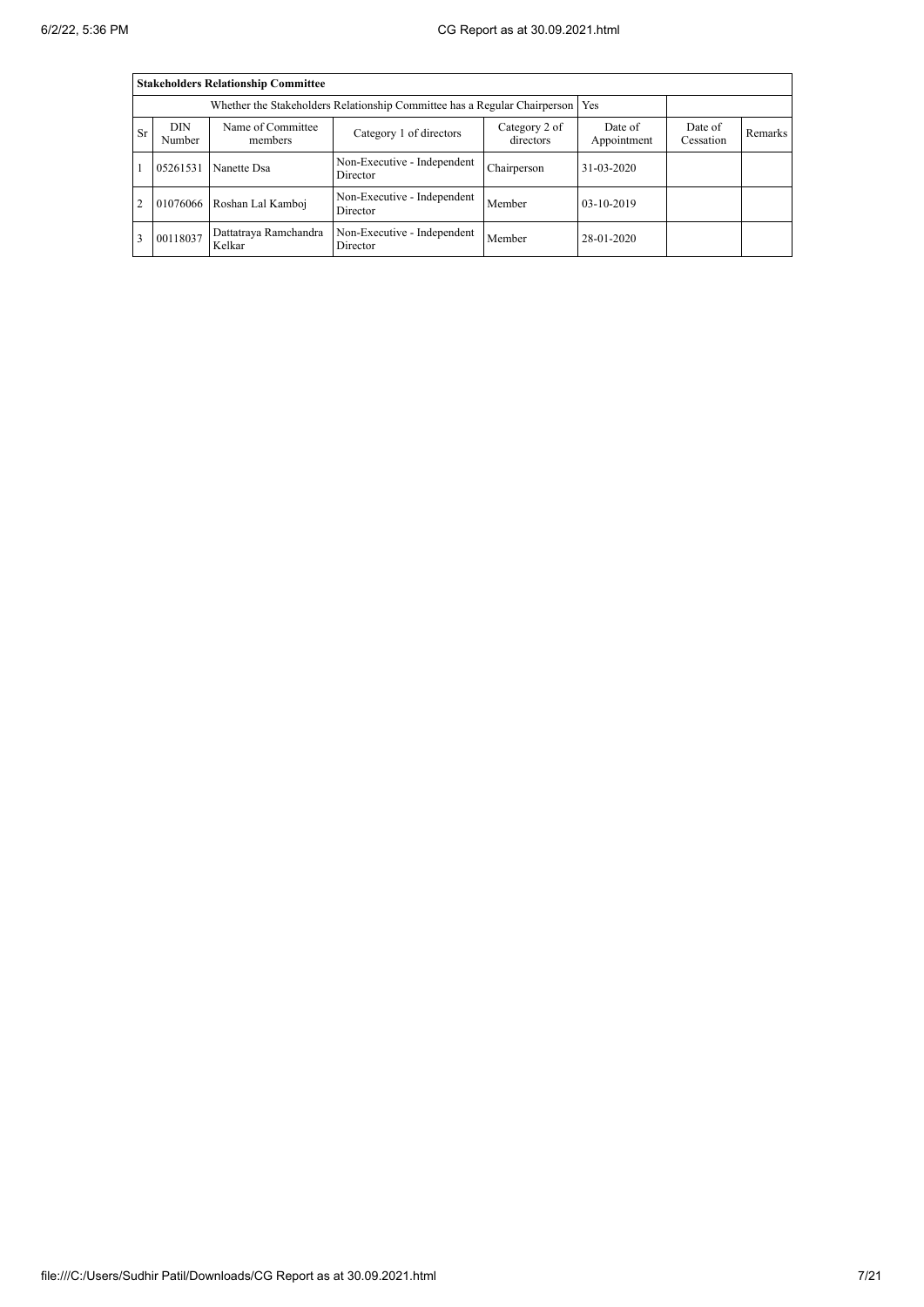|      | <b>Risk Management Committee</b>                                |                              |                            |                            |                        |                      |         |  |  |  |  |
|------|-----------------------------------------------------------------|------------------------------|----------------------------|----------------------------|------------------------|----------------------|---------|--|--|--|--|
|      | Whether the Risk Management Committee has a Regular Chairperson |                              |                            |                            |                        |                      |         |  |  |  |  |
| l Sr | <b>DIN</b><br>Number                                            | Name of Committee<br>members | Category 1 of<br>directors | Category 2 of<br>directors | Date of<br>Appointment | Date of<br>Cessation | Remarks |  |  |  |  |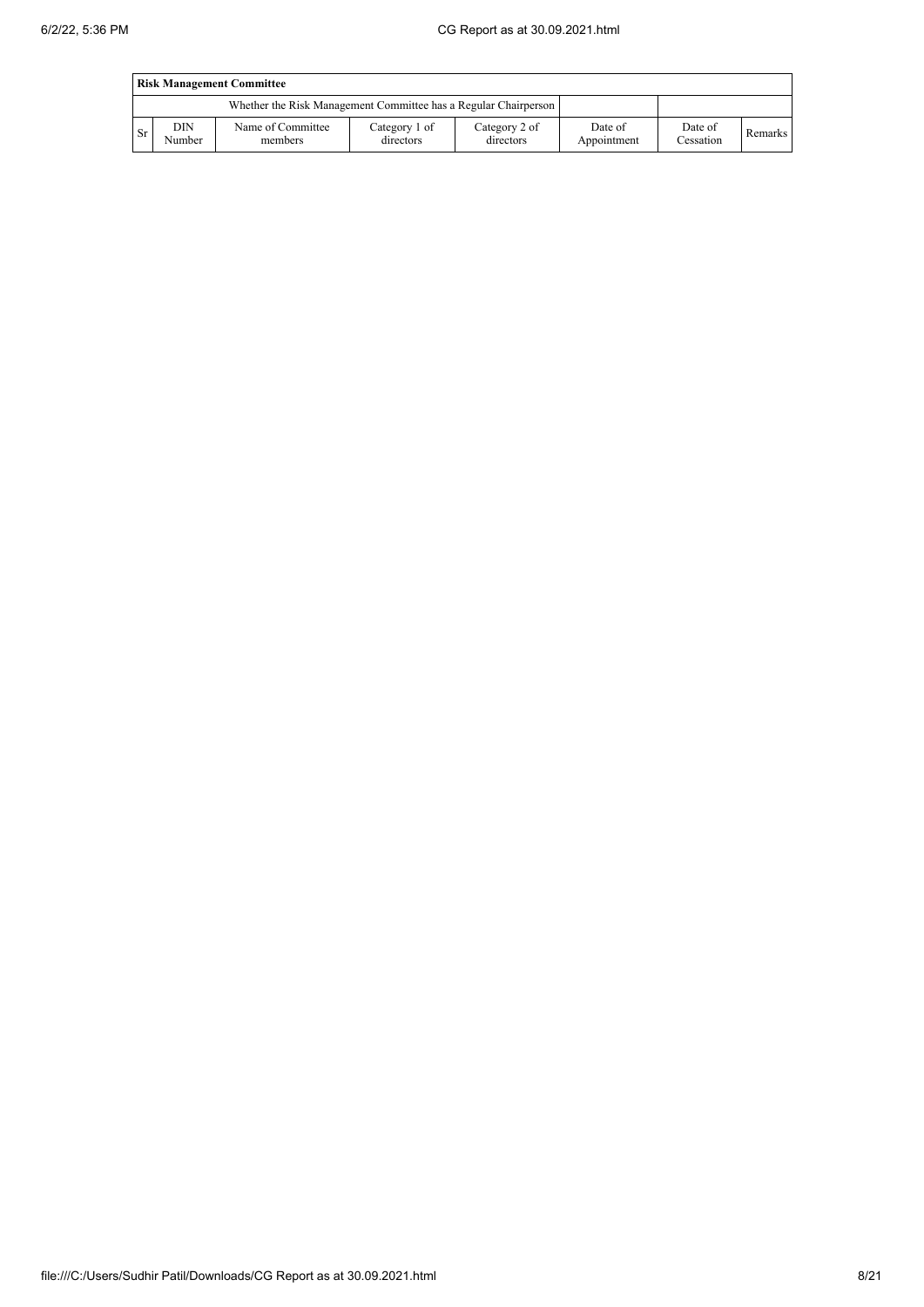|           | <b>Corporate Social Responsibility Committee</b>                                   |                                 |                                         |                      |                  |  |  |  |  |  |  |
|-----------|------------------------------------------------------------------------------------|---------------------------------|-----------------------------------------|----------------------|------------------|--|--|--|--|--|--|
|           | Whether the Corporate Social Responsibility Committee has a Regular Chairperson No |                                 |                                         |                      |                  |  |  |  |  |  |  |
| <b>Sr</b> | <b>DIN</b><br>Number                                                               | Name of Committee<br>members    | Date of<br>Appointment                  | Date of<br>Cessation | Remarks          |  |  |  |  |  |  |
|           | 05261531                                                                           | Nanette Dsa                     | Non-Executive - Independent<br>Director | Chairperson          | $31 - 03 - 2020$ |  |  |  |  |  |  |
| 2         |                                                                                    | 01076066 Roshan Lal Kamboj      | Non-Executive - Independent<br>Director | Member               | $03-10-2019$     |  |  |  |  |  |  |
| 3         | 00118037                                                                           | Dattatraya Ramchandra<br>Kelkar | Non-Executive - Independent<br>Director | Member               | 28-01-2020       |  |  |  |  |  |  |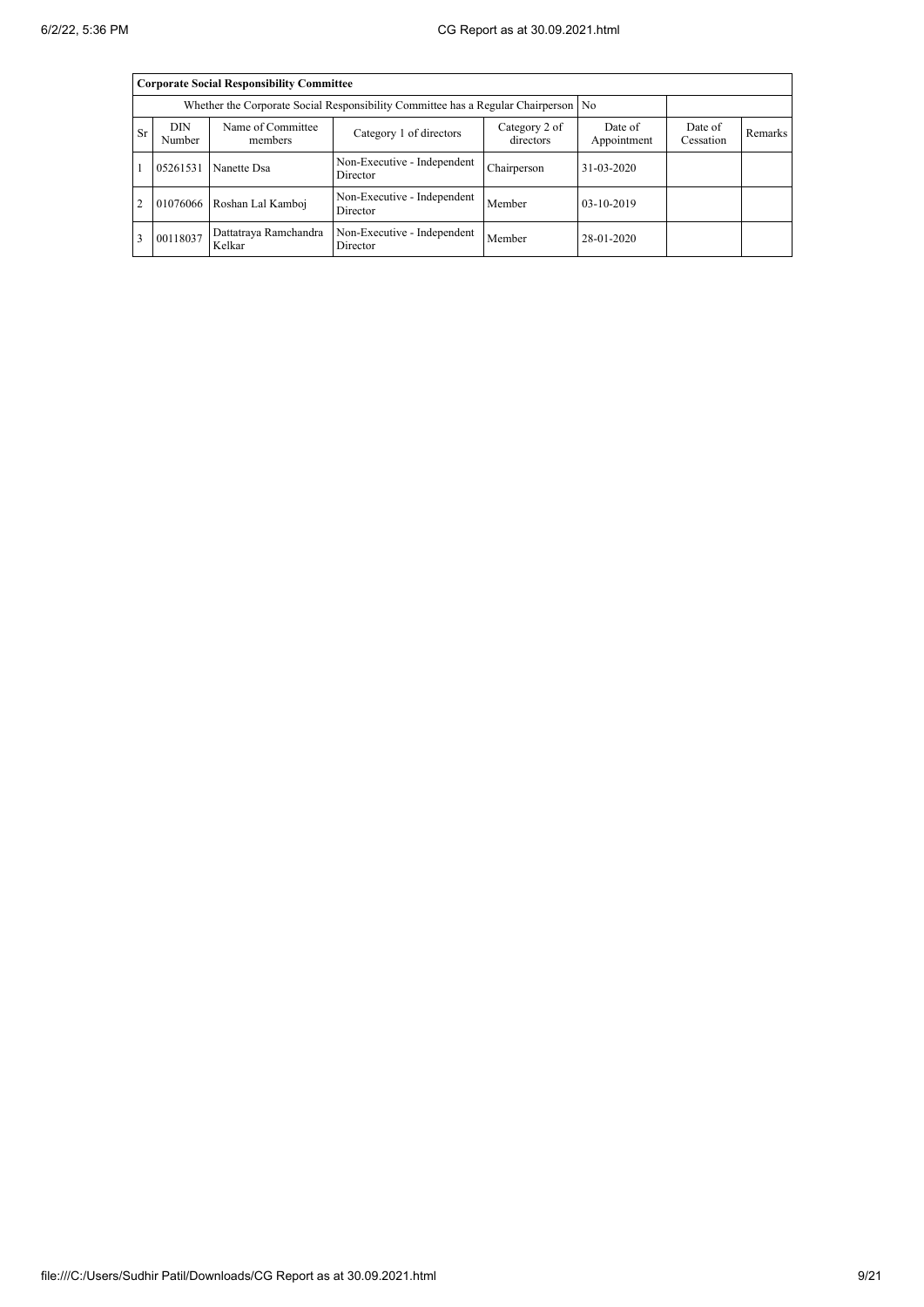| <b>Other Committee</b> |                                                                                                                                     |  |  |  |  |  |  |  |  |  |
|------------------------|-------------------------------------------------------------------------------------------------------------------------------------|--|--|--|--|--|--|--|--|--|
|                        | Sr   DIN Number   Name of Committee members   Name of other committee   Category 1 of directors   Category 2 of directors   Remarks |  |  |  |  |  |  |  |  |  |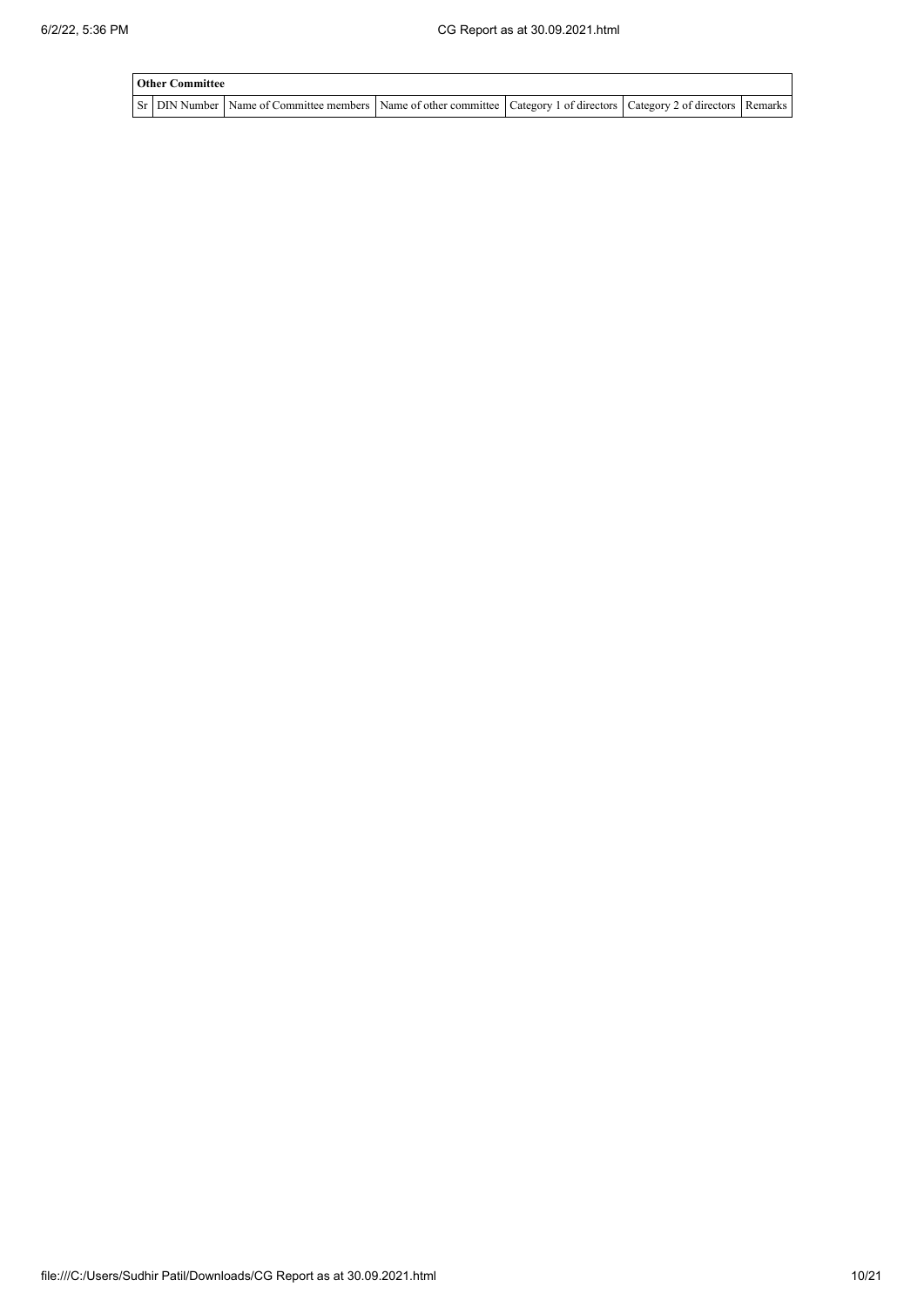|                | <b>Annexure 1</b>                                                   |                                                               |                                                                      |                                       |                                                     |                                                                      |                                                                        |  |  |  |  |
|----------------|---------------------------------------------------------------------|---------------------------------------------------------------|----------------------------------------------------------------------|---------------------------------------|-----------------------------------------------------|----------------------------------------------------------------------|------------------------------------------------------------------------|--|--|--|--|
|                | <b>Annexure 1</b>                                                   |                                                               |                                                                      |                                       |                                                     |                                                                      |                                                                        |  |  |  |  |
|                | <b>III. Meeting of Board of Directors</b>                           |                                                               |                                                                      |                                       |                                                     |                                                                      |                                                                        |  |  |  |  |
|                | Disclosure of notes on meeting of board<br>of directors explanatory |                                                               |                                                                      |                                       |                                                     |                                                                      |                                                                        |  |  |  |  |
| <b>Sr</b>      | $Date(s)$ of<br>meeting (if any)<br>in the previous<br>quarter      | $Date(s)$ of<br>meeting (if any)<br>in the current<br>quarter | Maximum gap<br>between any two<br>consecutive (in<br>number of days) | Notes for<br>not<br>providing<br>Date | Whether<br>requirement of<br>Quorum met<br>(Yes/No) | Number of Directors<br>present* (other than<br>Independent Director) | No. of<br>Independent<br><b>Directors</b><br>attending the<br>meeting* |  |  |  |  |
|                | 09-06-2021                                                          |                                                               |                                                                      |                                       | Yes                                                 | $\overline{2}$                                                       | 4                                                                      |  |  |  |  |
| $\overline{2}$ | 14-06-2021                                                          |                                                               | 4                                                                    |                                       | Yes                                                 | 1                                                                    | 4                                                                      |  |  |  |  |
| 3              | 29-06-2021                                                          |                                                               | 14                                                                   |                                       | Yes                                                 | 1                                                                    | 2                                                                      |  |  |  |  |
| $\overline{4}$ |                                                                     | 13-08-2021                                                    | 44                                                                   |                                       | Yes                                                 | $\overline{2}$                                                       | 3                                                                      |  |  |  |  |
| 5              |                                                                     | 31-08-2021                                                    | 17                                                                   |                                       | Yes                                                 | $\overline{2}$                                                       | 4                                                                      |  |  |  |  |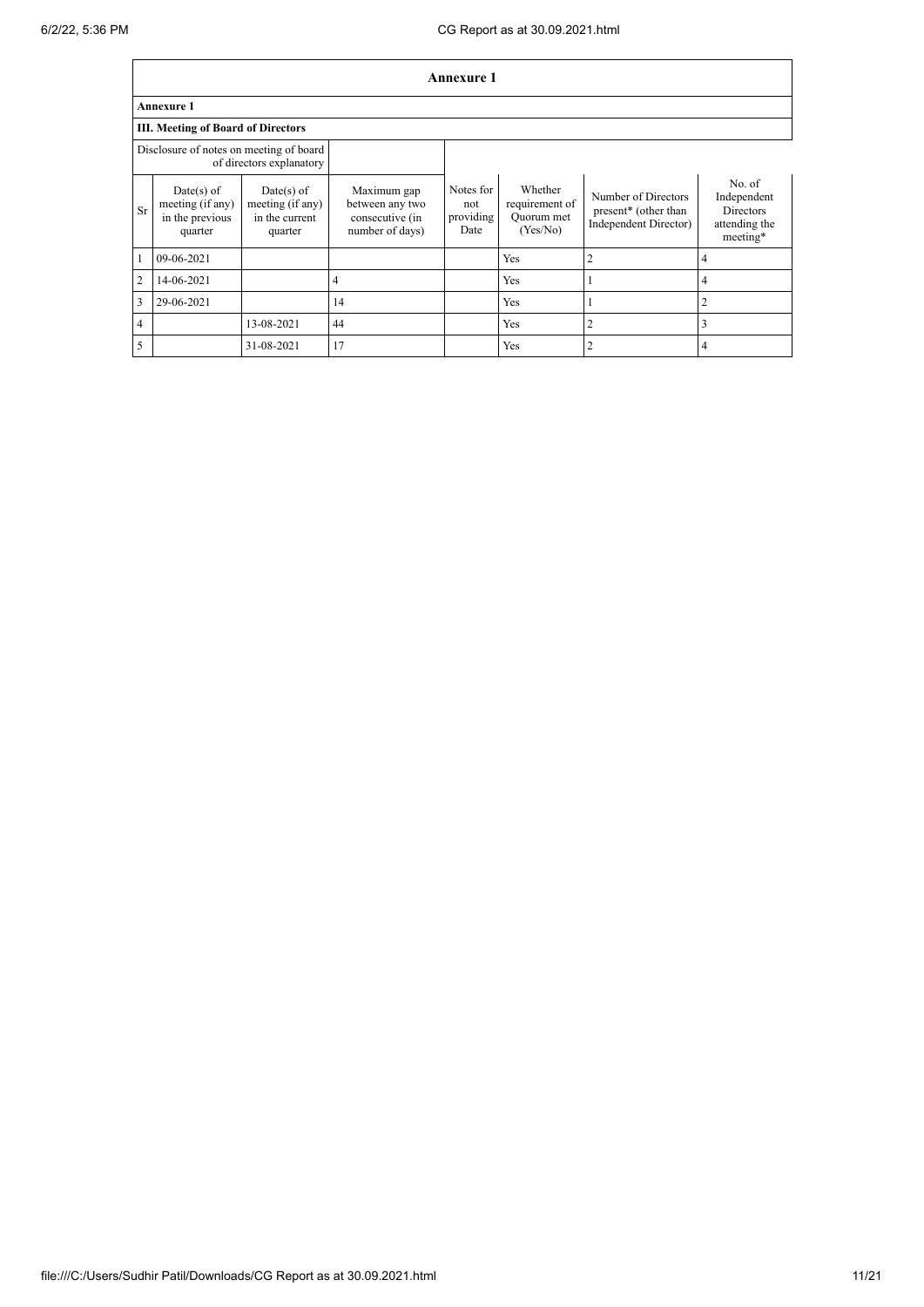٦

|                                  | <b>Annexure 1</b>                                  |                                                                                                            |                                                                      |                               |                                       |                                                        |                                                                                      |                                                                           |
|----------------------------------|----------------------------------------------------|------------------------------------------------------------------------------------------------------------|----------------------------------------------------------------------|-------------------------------|---------------------------------------|--------------------------------------------------------|--------------------------------------------------------------------------------------|---------------------------------------------------------------------------|
| <b>IV. Meeting of Committees</b> |                                                    |                                                                                                            |                                                                      |                               |                                       |                                                        |                                                                                      |                                                                           |
|                                  |                                                    |                                                                                                            | Disclosure of notes on meeting of committees explanatory             |                               |                                       |                                                        |                                                                                      |                                                                           |
| Sr <sup>-</sup>                  | Name of<br>Committee                               | $Date(s)$ of meeting (Enter<br>dates of Previous quarter<br>and Current quarter in<br>chronological order) | Maximum gap<br>between any two<br>consecutive (in<br>number of days) | Name of<br>other<br>committee | Reson for<br>not<br>providing<br>date | Whether<br>requirement<br>of Quorum<br>met<br>(Yes/No) | Number of<br><b>Directors</b><br>present* (other<br>than<br>Independent<br>Director) | No. of<br>Independent<br><b>Directors</b><br>attending<br>the<br>meeting* |
| $\mathbf{1}$                     | Audit<br>Committee                                 | 09-06-2021                                                                                                 |                                                                      |                               |                                       | Yes                                                    |                                                                                      |                                                                           |
| $\overline{2}$                   | Audit<br>Committee                                 | 29-06-2021                                                                                                 | 19                                                                   |                               |                                       | Yes                                                    | $\theta$                                                                             | $\overline{2}$                                                            |
| 3                                | Audit<br>Committee                                 | 13-08-2021                                                                                                 | 44                                                                   |                               |                                       | Yes                                                    | 1                                                                                    | $\boldsymbol{2}$                                                          |
| $\overline{4}$                   | Corporate<br>Social<br>Responsibility<br>Committee | 13-08-2021                                                                                                 |                                                                      |                               |                                       | Yes                                                    | 1                                                                                    | $\overline{2}$                                                            |
| $\overline{\phantom{0}}$         | Nomination<br>and<br>remuneration<br>committee     | 14-06-2021                                                                                                 |                                                                      |                               |                                       | Yes                                                    | $\overline{0}$                                                                       | $\overline{2}$                                                            |
| 6                                | Nomination<br>and<br>remuneration<br>committee     | 29-06-2021                                                                                                 | 14                                                                   |                               |                                       | Yes                                                    | $\mathbf{0}$                                                                         | $\overline{2}$                                                            |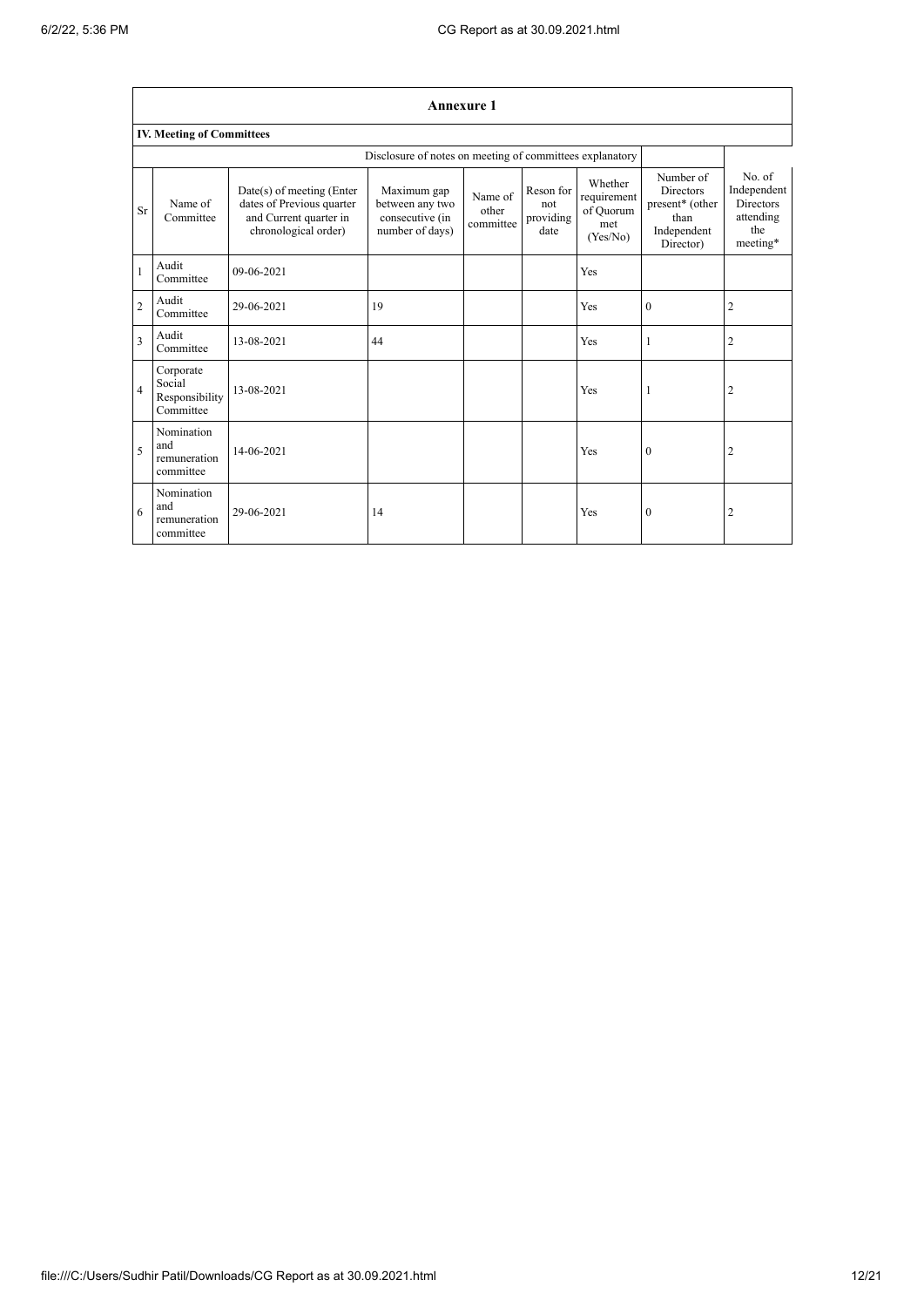|                | Annexure 1                                     |                                                                                                            |                                                                      |                               |                                       |                                                       |                                                                                                  |                                                                 |
|----------------|------------------------------------------------|------------------------------------------------------------------------------------------------------------|----------------------------------------------------------------------|-------------------------------|---------------------------------------|-------------------------------------------------------|--------------------------------------------------------------------------------------------------|-----------------------------------------------------------------|
|                | <b>IV. Meeting of Committees</b>               |                                                                                                            |                                                                      |                               |                                       |                                                       |                                                                                                  |                                                                 |
| <b>Sr</b>      | Name of<br>Committee                           | $Date(s)$ of meeting (Enter<br>dates of Previous quarter<br>and Current quarter in<br>chronological order) | Maximum gap<br>between any two<br>consecutive (in<br>number of days) | Name of<br>other<br>committee | Reson for<br>not<br>providing<br>date | Whether<br>requirement<br>of Quorum<br>met<br>Yes/No) | Number of<br><b>Directors</b><br>present <sup>*</sup> (other<br>than<br>Independent<br>Director) | No. of<br>Independent<br>Directors<br>attending the<br>meeting* |
| $\overline{ }$ | Nomination<br>and<br>remuneration<br>committee | 31-08-2021                                                                                                 | 62                                                                   |                               |                                       | Yes                                                   | $\overline{0}$                                                                                   |                                                                 |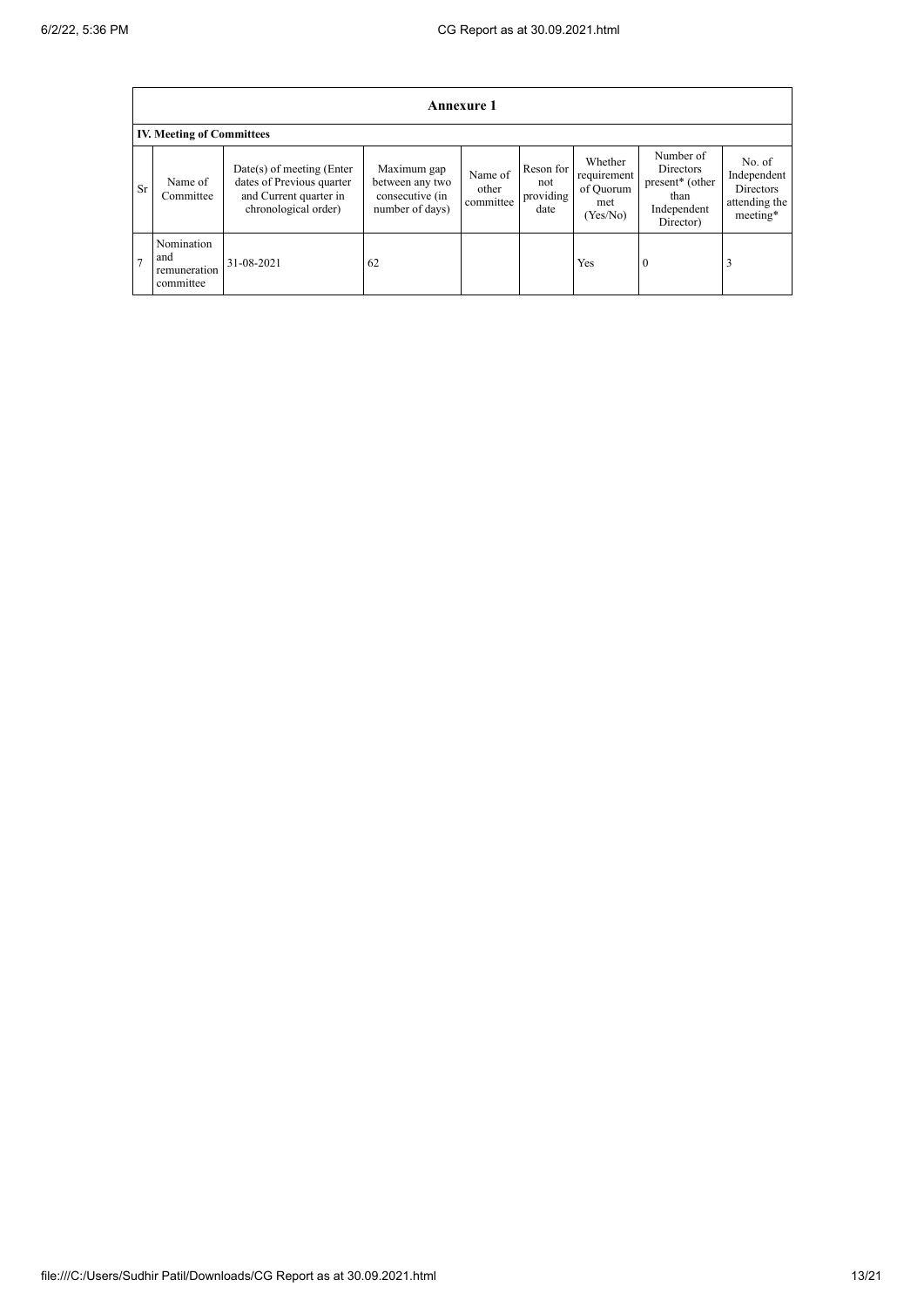|                | Annexure 1                                                                                                |                                  |                                                                    |
|----------------|-----------------------------------------------------------------------------------------------------------|----------------------------------|--------------------------------------------------------------------|
|                | <b>V. Related Party Transactions</b>                                                                      |                                  |                                                                    |
| Sr             | Subject                                                                                                   | Compliance status<br>(Yes/No/NA) | If status is "No" details of non-<br>compliance may be given here. |
|                | Whether prior approval of audit committee obtained                                                        | Yes                              |                                                                    |
| $\overline{2}$ | Whether shareholder approval obtained for material RPT                                                    | NA                               |                                                                    |
|                | Whether details of RPT entered into pursuant to omnibus approval<br>have been reviewed by Audit Committee | Yes                              |                                                                    |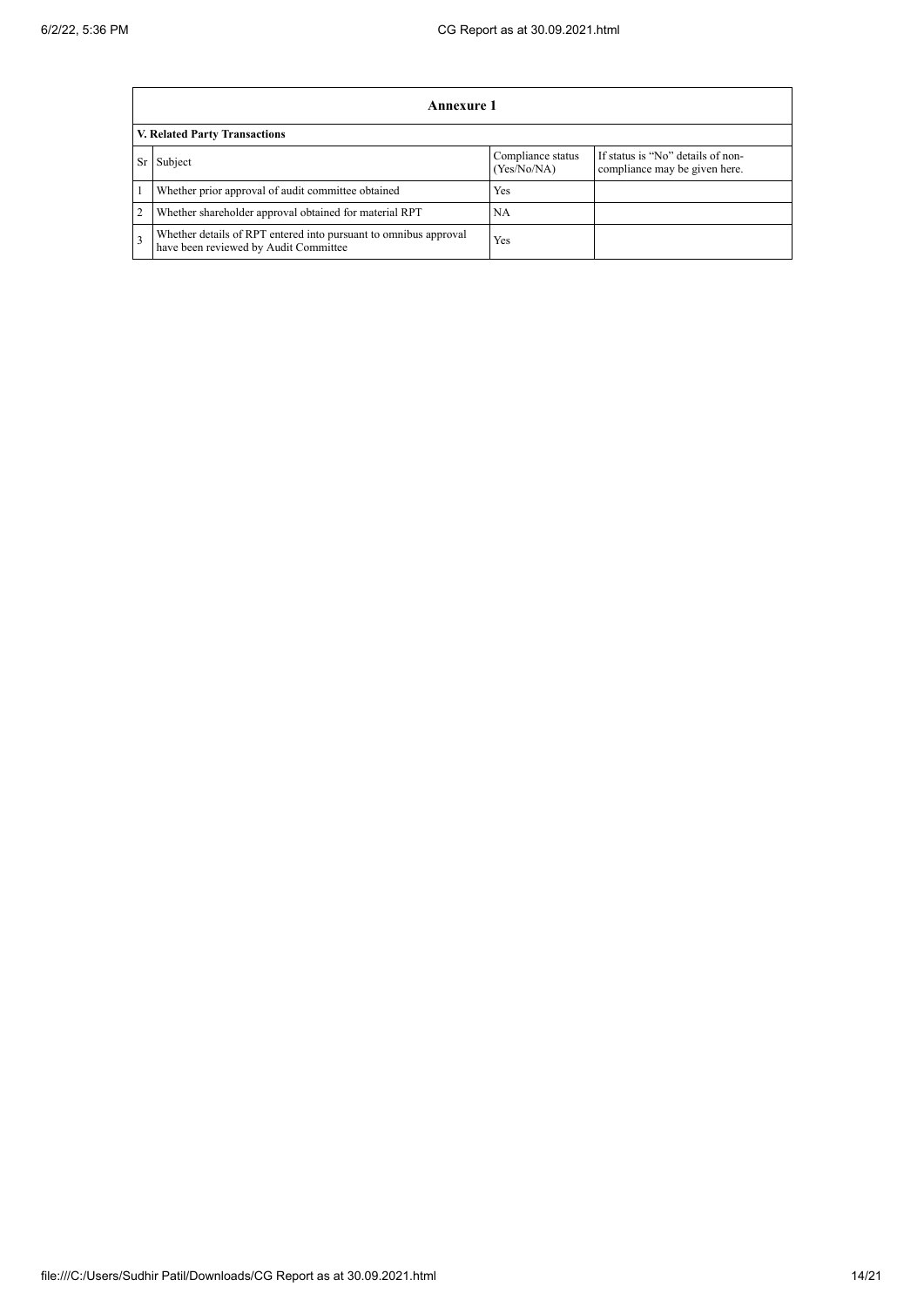|                | Annexure 1                                                                                                                                                                                                      |                               |
|----------------|-----------------------------------------------------------------------------------------------------------------------------------------------------------------------------------------------------------------|-------------------------------|
|                | <b>VI. Affirmations</b>                                                                                                                                                                                         |                               |
|                | Sr Subject                                                                                                                                                                                                      | Compliance<br>status (Yes/No) |
| 1              | The composition of Board of Directors is in terms of SEBI (Listing obligations and disclosure requirements)<br>Regulations, 2015                                                                                | Yes                           |
| $\overline{c}$ | The composition of the following committees is in terms of SEBI(Listing obligations and disclosure requirements)<br>Regulations, 2015 a. Audit Committee                                                        | Yes                           |
| 3              | The composition of the following committees is in terms of SEBI(Listing obligations and disclosure requirements)<br>Regulations, 2015. b. Nomination & remuneration committee                                   | Yes                           |
| $\overline{4}$ | The composition of the following committees is in terms of SEBI(Listing obligations and disclosure requirements)<br>Regulations, 2015. c. Stakeholders relationship committee                                   | Yes                           |
| 5              | The composition of the following committees is in terms of SEBI(Listing obligations and disclosure requirements)<br>Regulations, 2015. d. Risk management committee (applicable to the top 500 listed entities) | NA                            |
| 6              | The committee members have been made aware of their powers, role and responsibilities as specified in SEBI<br>(Listing obligations and disclosure requirements) Regulations, 2015.                              | Yes                           |
| $\overline{7}$ | The meetings of the board of directors and the above committees have been conducted in the manner as specified in<br>SEBI (Listing obligations and disclosure requirements) Regulations, 2015.                  | Yes                           |
| 8              | This report and/or the report submitted in the previous quarter has been placed before Board of Directors.                                                                                                      | Yes                           |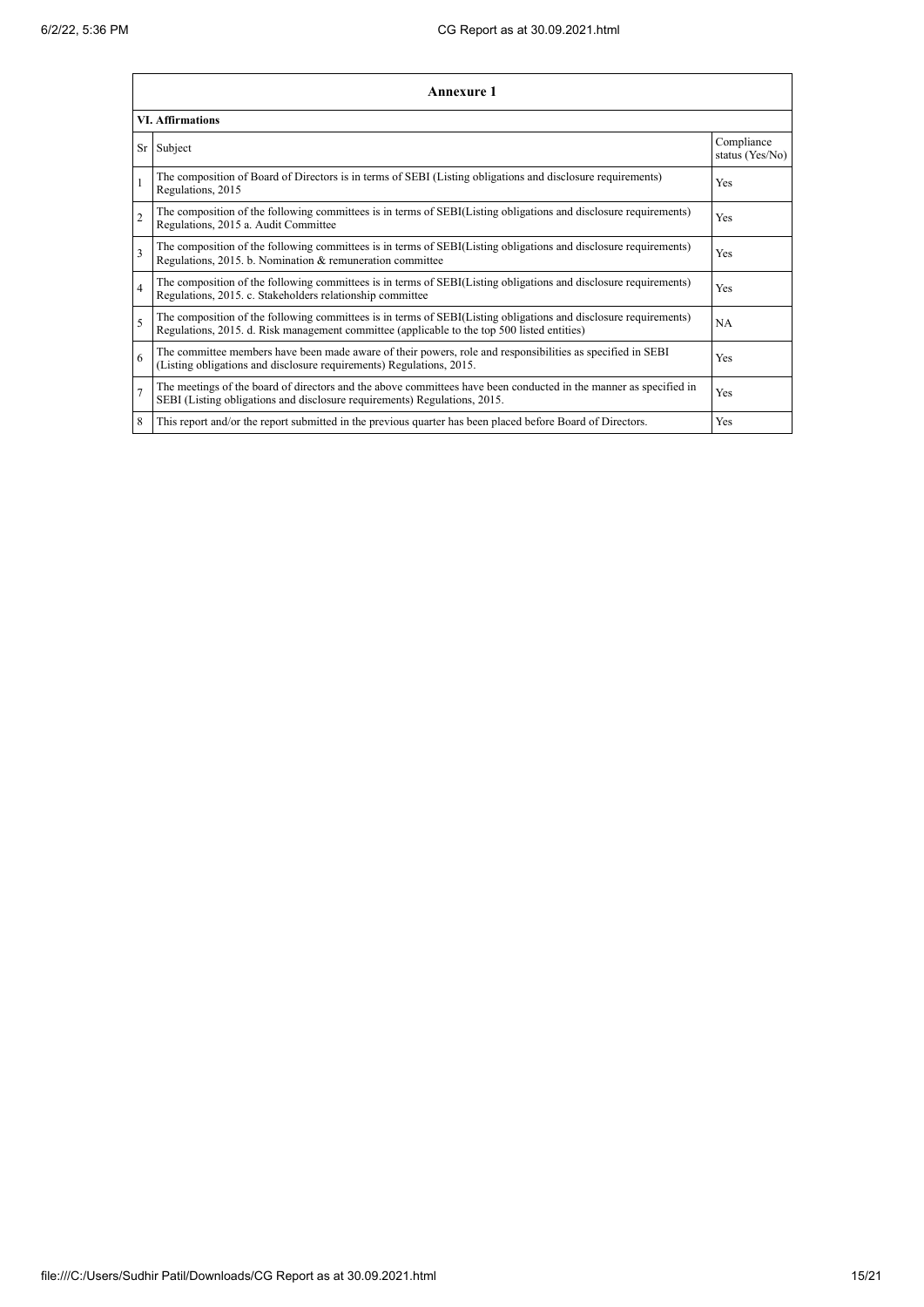|      | <b>Annexure 1</b>            |                                          |  |  |  |
|------|------------------------------|------------------------------------------|--|--|--|
| l Sr | Subject<br>Compliance status |                                          |  |  |  |
|      | Name of signatory            | Anil Gupta                               |  |  |  |
|      | Designation                  | Company Secretary and Compliance Officer |  |  |  |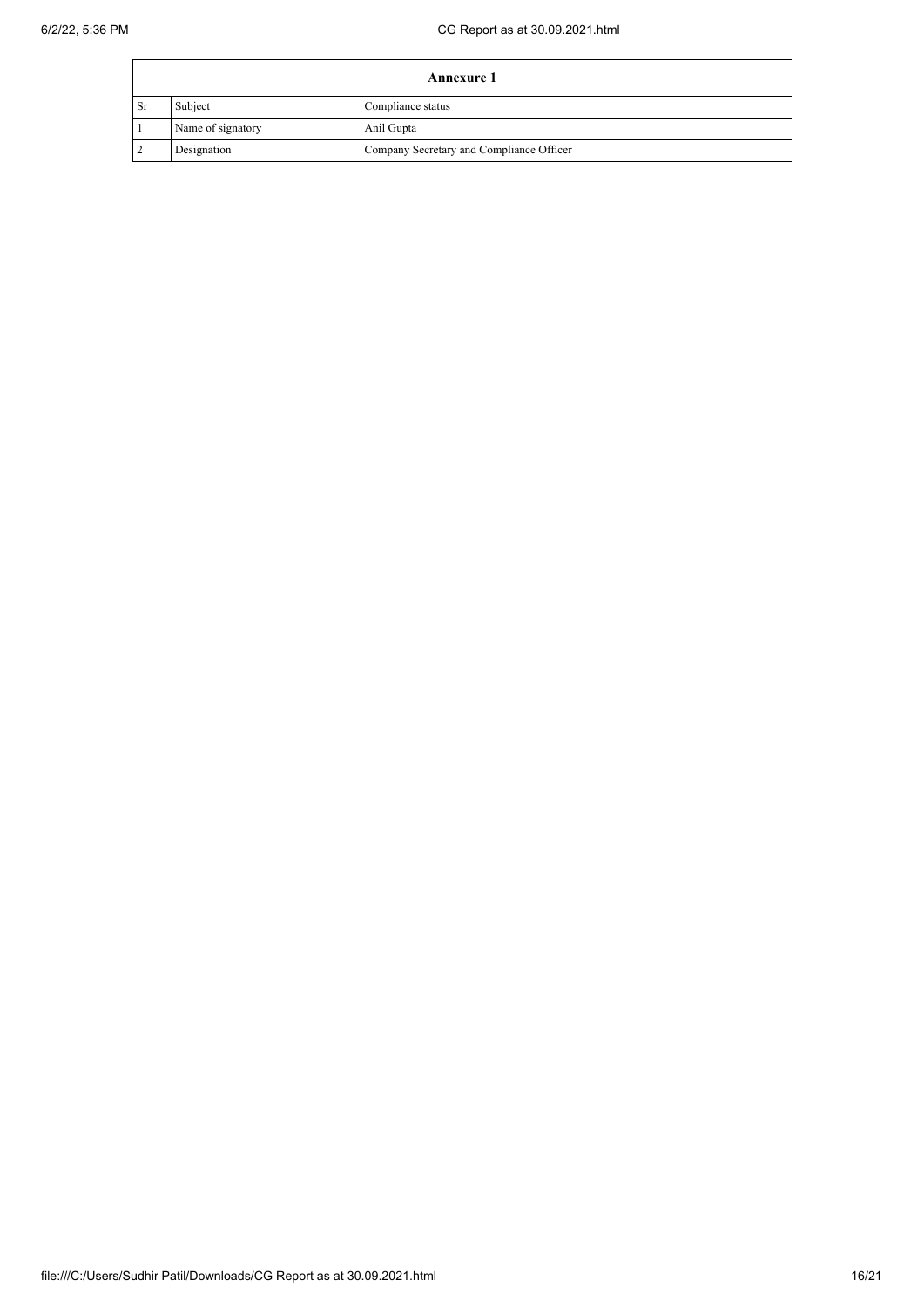|                | <b>Annexure III</b>                                                                                                                                                                  |                                              |                                     |                                                                      |  |
|----------------|--------------------------------------------------------------------------------------------------------------------------------------------------------------------------------------|----------------------------------------------|-------------------------------------|----------------------------------------------------------------------|--|
|                | <b>III.</b> Affirmations                                                                                                                                                             |                                              |                                     |                                                                      |  |
| Sr.            | Particulars                                                                                                                                                                          | Regulation<br>Number                         | Compliance<br>status<br>(Yes/No/NA) | If status is "No" details of<br>non-compliance may be<br>given here. |  |
| 1              | Copy of the annual report including balance sheet, profit and loss account,<br>directors report, corporate governance report, business responsibility<br>report displayed on website | 46(2)                                        | <b>Yes</b>                          |                                                                      |  |
| $\overline{2}$ | Presence of Chairperson of Audit Committee at the Annual General<br>Meeting                                                                                                          | 18(1)(d)                                     | Yes                                 |                                                                      |  |
| 3              | Presence of Chairperson of the nomination and remuneration committee at<br>the annual general meeting                                                                                | 19(3)                                        | Yes                                 |                                                                      |  |
| $\overline{4}$ | Presence of Chairperson of the Stakeholder Relationship committee at the<br>annual general meeting                                                                                   | 20(3)                                        | Yes                                 |                                                                      |  |
| 5              | Whether "Corporate Governance Report" disclosed in Annual Report                                                                                                                     | $34(3)$ read with<br>para C of<br>Schedule V | Yes                                 |                                                                      |  |
|                | Any other information to be provided                                                                                                                                                 |                                              |                                     |                                                                      |  |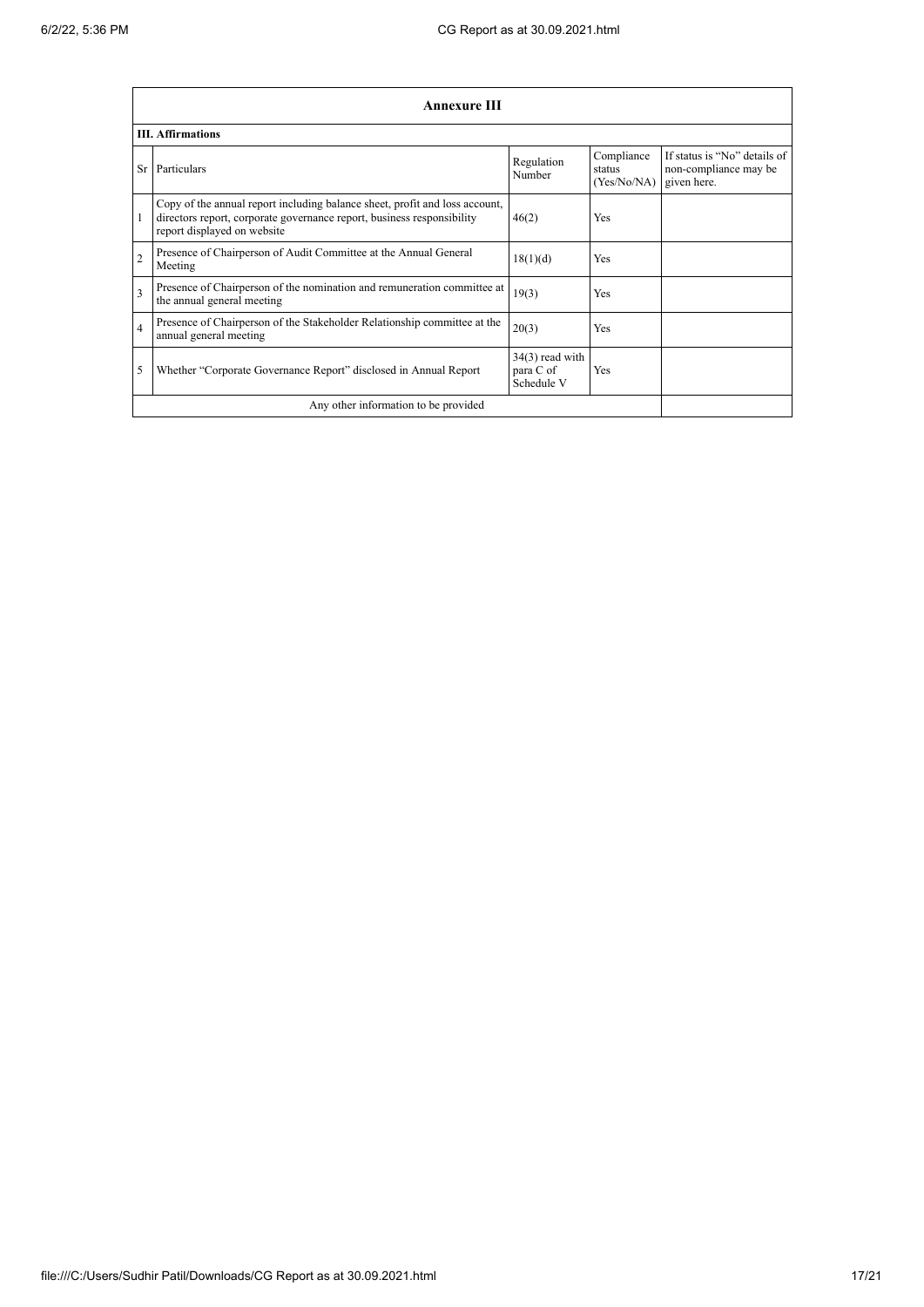| Annexure III      |                                          |  |  |  |
|-------------------|------------------------------------------|--|--|--|
| Name of signatory | Anil Gupta                               |  |  |  |
| Designation       | Company Secretary and Compliance Officer |  |  |  |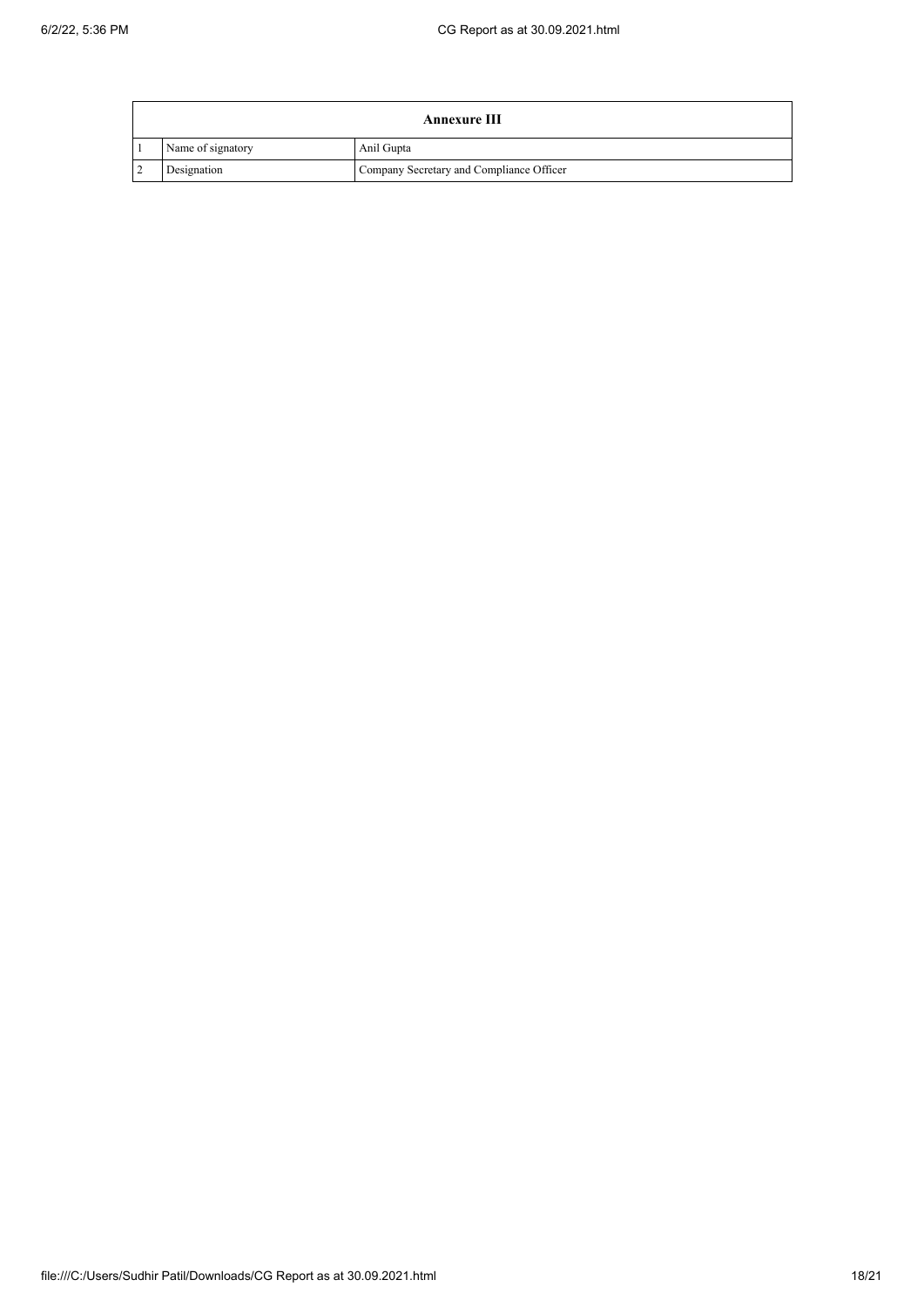| <b>Additional Half yearly Disclosure</b>                                                                                                                                                                                                                                                                                                                                                                                                |                                                |                                                            |                                                                                                 |
|-----------------------------------------------------------------------------------------------------------------------------------------------------------------------------------------------------------------------------------------------------------------------------------------------------------------------------------------------------------------------------------------------------------------------------------------|------------------------------------------------|------------------------------------------------------------|-------------------------------------------------------------------------------------------------|
| Applicability of disclosure                                                                                                                                                                                                                                                                                                                                                                                                             | Applicable                                     |                                                            |                                                                                                 |
| Reason for Non Applicability                                                                                                                                                                                                                                                                                                                                                                                                            | Textual Information(1)                         |                                                            |                                                                                                 |
| I. Disclosure of Loans/ guarantees/comfort letters /securities etc.refer note below                                                                                                                                                                                                                                                                                                                                                     |                                                |                                                            |                                                                                                 |
| (A) Any loan or any other form of debt advanced by the listed entity directly or indirectly to                                                                                                                                                                                                                                                                                                                                          |                                                |                                                            |                                                                                                 |
| Entity                                                                                                                                                                                                                                                                                                                                                                                                                                  | Aggregate amount advanced during six<br>months | Balance<br>outstanding<br>at the end of<br>six months      |                                                                                                 |
| Promoter or any other entity controlled by them                                                                                                                                                                                                                                                                                                                                                                                         | $\mathbf{0}$                                   | $\bf{0}$                                                   |                                                                                                 |
| Promoter Group or any other entity controlled by them                                                                                                                                                                                                                                                                                                                                                                                   | $\overline{0}$                                 | $\bf{0}$                                                   |                                                                                                 |
| Directors (including relatives) or any other entity controlled<br>by them                                                                                                                                                                                                                                                                                                                                                               | 142752832                                      | 1980105740                                                 |                                                                                                 |
| KMPs or any other entity controlled by them                                                                                                                                                                                                                                                                                                                                                                                             | $\mathbf{0}$                                   | $\mathbf{0}$                                               |                                                                                                 |
| (B) Any guarantee / comfort letter (by whatever name called) provided by the listed entity directly or<br>indirectly, in connection with any loan(s) or any other form of debt availed By<br>Entity                                                                                                                                                                                                                                     | Type (guarantee, comfort letter etc.)          | Aggregate<br>amount of<br>issuance<br>during six<br>months | Balance<br>outstanding at the<br>end of six<br>months(taking into<br>account any<br>invocation) |
| Promoter or any other entity controlled by them                                                                                                                                                                                                                                                                                                                                                                                         | $\boldsymbol{0}$                               | $\bf{0}$                                                   | 0                                                                                               |
| Promoter Group or any other entity controlled by them                                                                                                                                                                                                                                                                                                                                                                                   | $\overline{0}$                                 | $\mathbf{0}$                                               | $\overline{0}$                                                                                  |
| Directors (including relatives) or any other entity controlled<br>by them                                                                                                                                                                                                                                                                                                                                                               | Corporate Guarantee for business<br>purpose    | $\mathbf{0}$                                               | 1500000000                                                                                      |
| KMPs or any other entity controlled by them                                                                                                                                                                                                                                                                                                                                                                                             | $\boldsymbol{0}$                               | $\mathbf{0}$                                               | 0                                                                                               |
| (C) Any security provided by the listed entity directly or indirectly, in connection with any loan(s) or any<br>other form of debt availed by                                                                                                                                                                                                                                                                                           |                                                | Aggregate                                                  |                                                                                                 |
| Entity                                                                                                                                                                                                                                                                                                                                                                                                                                  | Type of security (cash, shares etc.)           | value of<br>security<br>provided<br>during six<br>months   | Balance<br>outstanding at the<br>end of six months                                              |
| Promoter or any other entity controlled by them                                                                                                                                                                                                                                                                                                                                                                                         | $\overline{0}$                                 | $\bf{0}$                                                   | $\overline{0}$                                                                                  |
| Promoter Group or any other entity controlled by them                                                                                                                                                                                                                                                                                                                                                                                   | $\overline{0}$                                 | $\boldsymbol{0}$                                           | 0                                                                                               |
| Directors (including relatives) or any other entity controlled<br>by them                                                                                                                                                                                                                                                                                                                                                               | 0                                              | U                                                          | v                                                                                               |
| KMPs or any other entity controlled by them                                                                                                                                                                                                                                                                                                                                                                                             | $\boldsymbol{0}$                               | $\overline{0}$                                             | $\overline{0}$                                                                                  |
| (D) Additional Information                                                                                                                                                                                                                                                                                                                                                                                                              |                                                |                                                            | Textual<br>Information(2)                                                                       |
| <b>II. Affirmations</b>                                                                                                                                                                                                                                                                                                                                                                                                                 |                                                |                                                            |                                                                                                 |
| Affirmations                                                                                                                                                                                                                                                                                                                                                                                                                            |                                                | Compliance<br><b>Status</b>                                | Company Remarks                                                                                 |
| All loans (or other form of debt), guarantees, comfort letters (by whatever name called) or securities in<br>connection with any loan(s) (or other form of debt) given directly or indirectly by the listed entity to<br>promoter(s), promoter group, director(s) (including their relatives), key managerial personnel<br>(including their relatives) or any entity controlled by them are in the economic interest of the<br>company. |                                                | Yes                                                        | Textual<br>Information(3)                                                                       |
| Name                                                                                                                                                                                                                                                                                                                                                                                                                                    | Ritesh Handa                                   |                                                            |                                                                                                 |
| Designation                                                                                                                                                                                                                                                                                                                                                                                                                             | <b>CEO</b>                                     |                                                            |                                                                                                 |
| Place                                                                                                                                                                                                                                                                                                                                                                                                                                   | Mumbai                                         |                                                            |                                                                                                 |
| Date                                                                                                                                                                                                                                                                                                                                                                                                                                    | 19-10-2021                                     |                                                            |                                                                                                 |